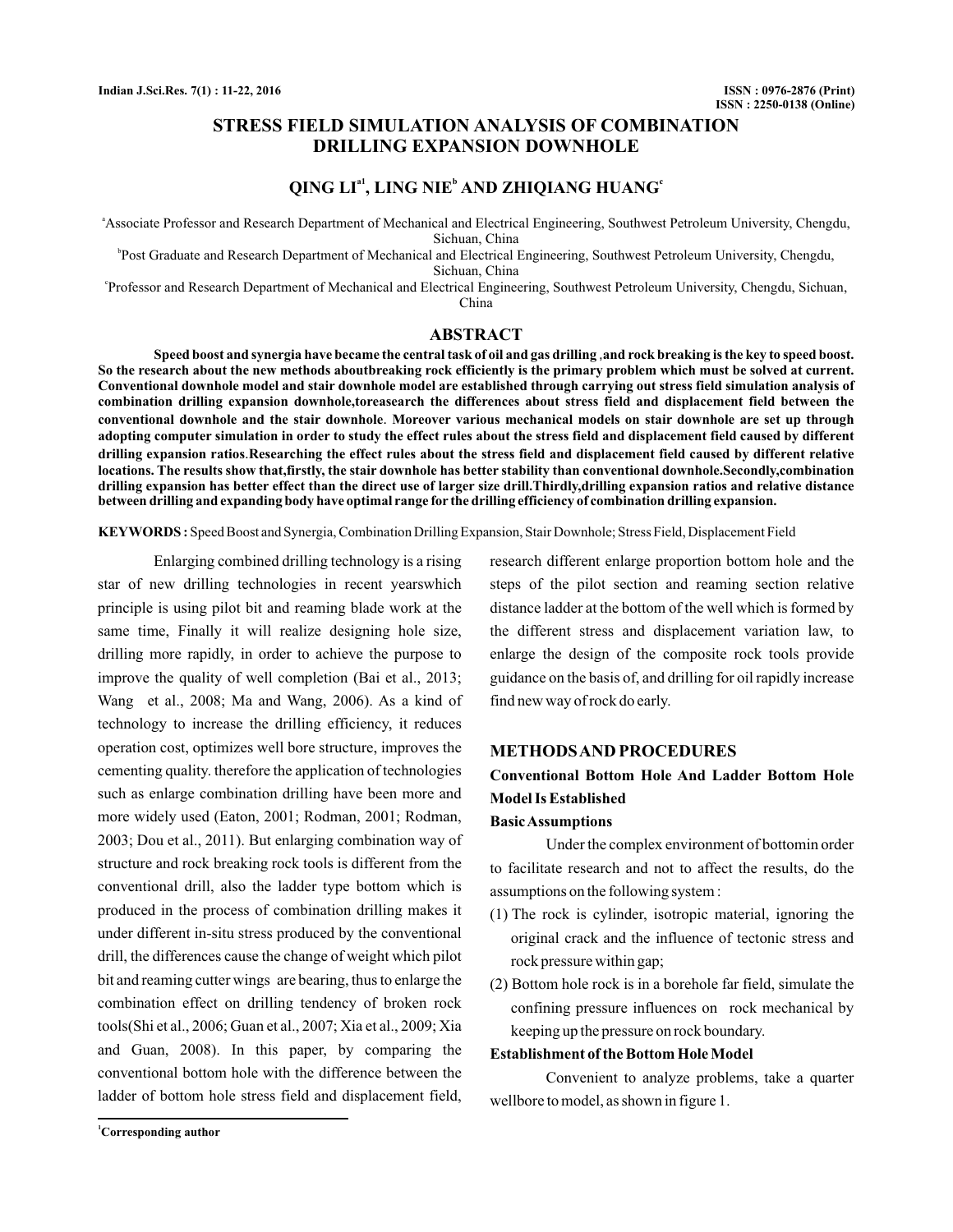

(a) Conventional Downhole and Longitudinal Section Schematic Diagram



(b) Stair Downhole and Longitudinal Section Schematic diagram

#### **Figure 1: Model Construction Diagram**

This paper set up a general model of bottom hole, hole size for  $\phi$ 220 tostudy the changes of stressfield of drilling ladders at the bottom formed by different , and the relative position of different drillings, expanding body on the ladder of bottom hole stress field and displacement field, this paper established six step bottom hole models, which divided into two groups, each group has three models. first group, different drill expansion ratio.

Model 1: (the proportion 4:10);

Model 2: ( the proportion 6:10);

Model 3: ( the proportion 8:10) .

The second group, drilling, expanding body position is different.

Model 4: drilling, expanding body relative distance  $H = 250$ mm;

Model 5: drilling, expanding body relative distance  $H = 400$ mm;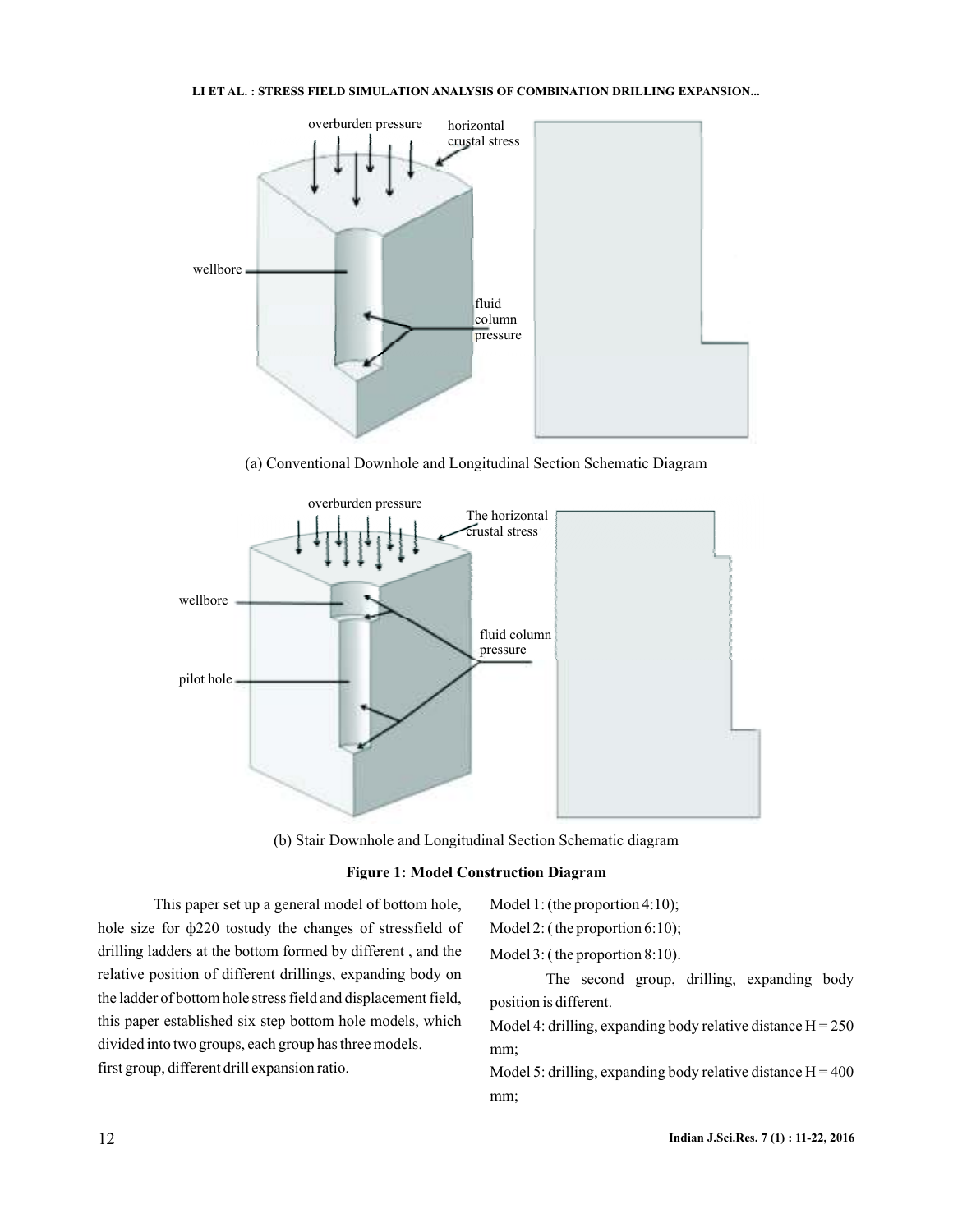

**Figure2 : ф132×ф220The Model Structureand Meshing**



**Figure 3 : The Equivalent Stress Curve of Borehole Wall**

Model 6: drilling, expanding body relative distance  $H = 750$ mm;

## **Results of SimulationAnalysis**

In bottom hole, for example, the model and the grid are shown in figure 2.

To easy the calculation and the analysis, take the bidirectional horizontal in-situ stress equal, meanwhile the model takes into account the overburden pressure, horizontal in-situ stress and drilling fluid column pressure,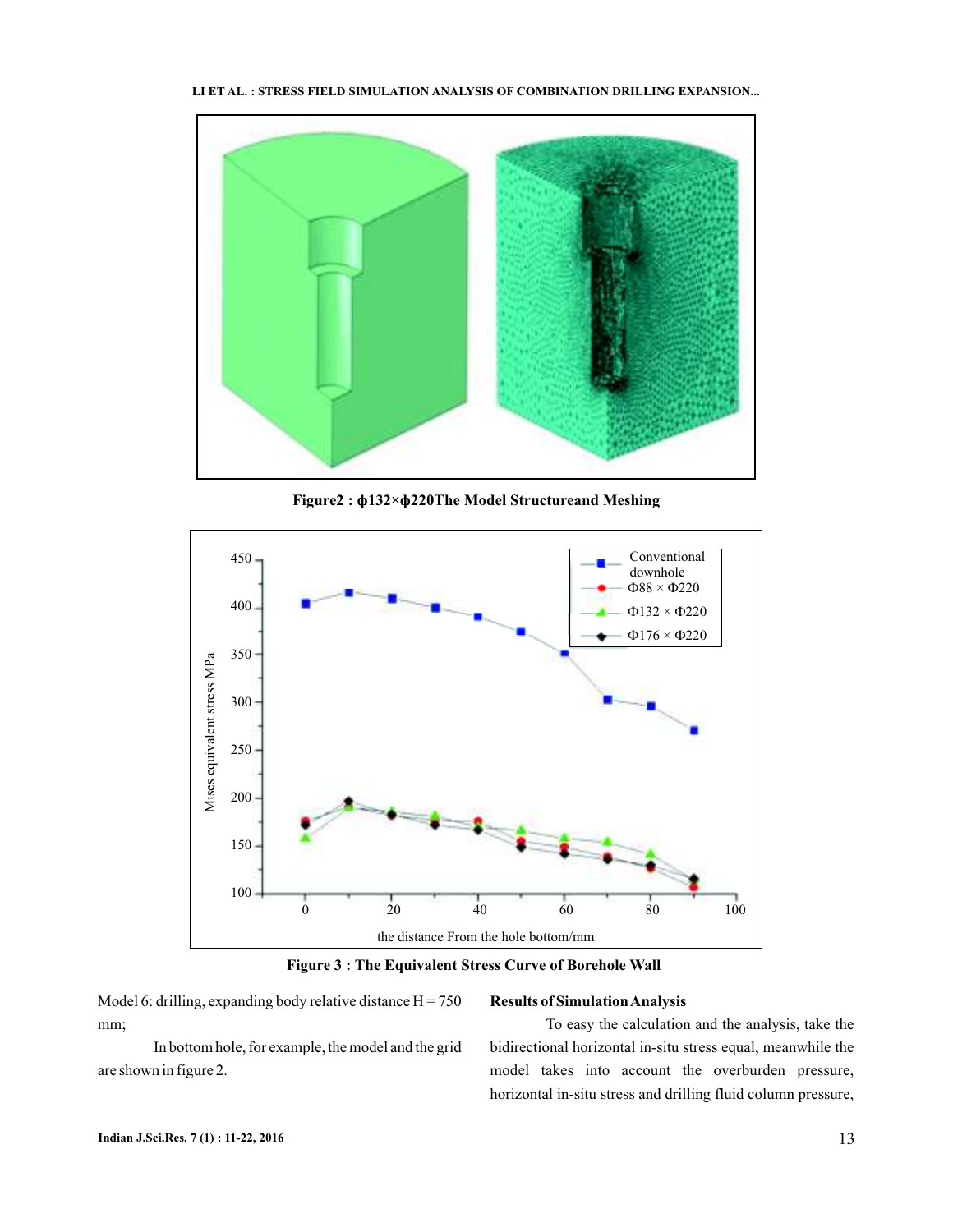

**Figure 4 : The Equivalent Displacement Path**





porosity and porepressure. Boundary conditions for the model based on all constraints, two sidesare defined as a symmetric boundary, outer circumferential surface horizontal ground stress, overburden pressure, the top face of the surface in the wellbore drilling fluid column pressure.

## **Conventional Bottom Hole and Ladder Bottom (First Group) ContrastAnalysis 1.Wall StressAnalysis**

It Can be seen from the figure 3 that the stress of conventional bottom hole of shaft wall is much greater than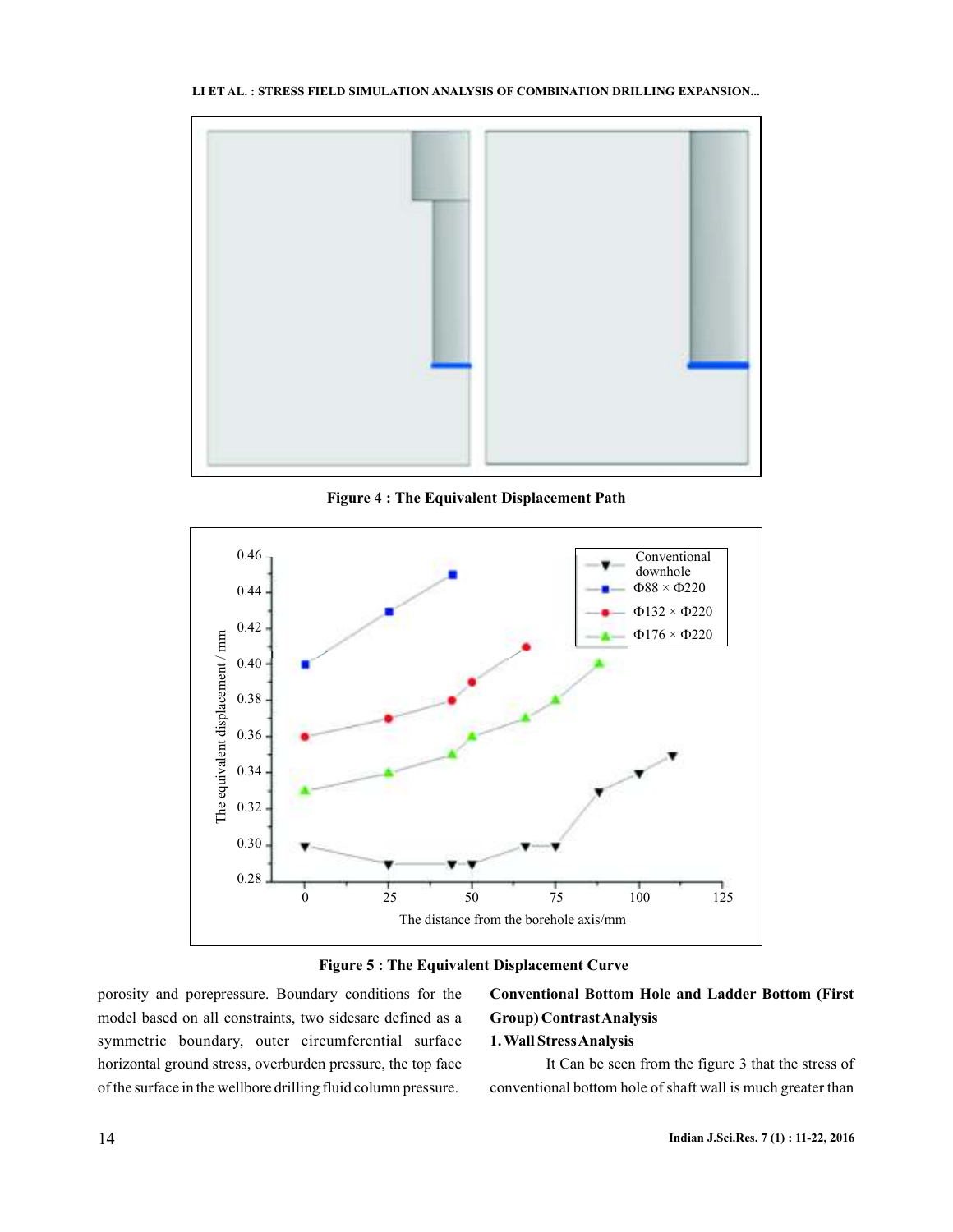the ladder at the bottom of the well borehole wall , the greater the stress is , the greater the object close to the yield limit and the easier it is damaged, the ladder at the bottom of the well borehole stability is better.

#### **2. Bottom DisplacementAnalysis**

As is shown in figure 4 and 5, the conventional equivalent displacement is less than the ladder at the bottom of the well bottom at the bottom of the well bottom equivalent displacement. The bigger the displacement and deformation are , the closer the rock gets to the damage condition, and the more easily be broken. So the bottom ladder of the well is more easily broken and broken faster than conventional well bottom.

#### **StairBottom Hole Stress FieldAnalysis**

× ф132 ф220ladder bottom hole,for example.

#### **1. Bottom Hole Stress Nephogram**

On free surface borehole wall, rocks under the action of stress and fluid column pressure produce stress concentration, it can make objects to produce fatigue crack, easily lead to brittle material static load crack.And rock belongs to the typical brittle material, so the reaming steps to pilot borehole wall rock stress concentration will help the reaming blade broken rock.

It is seen from the figure 6that the position of stress concentration is mainly in the pilot shaft wall .however, in the pilot bottom hole and reaming compared stress on casing collar is smaller than the eye wall.So on one hand,the pilot shaft wall rock bottom hole rock is more easily broken, pilot shaft need smaller cutting force and fracture work than the pilot bottom, reaming blade reamer willnot slow down the whole drilling.On the other hand, at the time of exerting wob, more weight on bit will be assigned to the pilot, smaller size of pilot bit can obtain enough mechanical energy, therefore, under the same bottom hole area, the reaming while drilling technology is better than the direct use effect of the larger size of the bit drilling.

#### **2. Bottom Hole Stress Field Stress Curve**

Bottom hole stress diagram can reflect the change trend of stress from the perspective of quantity and features.For a comprehensive analysis and a reflectionof the characteristics of the ladder of bottom hole stress field, the model of a radial plane defines five stress path, as shown in figure 7.



**Figure 7 : The Stress Curve Path**



**Figure 6 : φ132×φ220 Equivalent Stress Nephogram of Stair Downhole**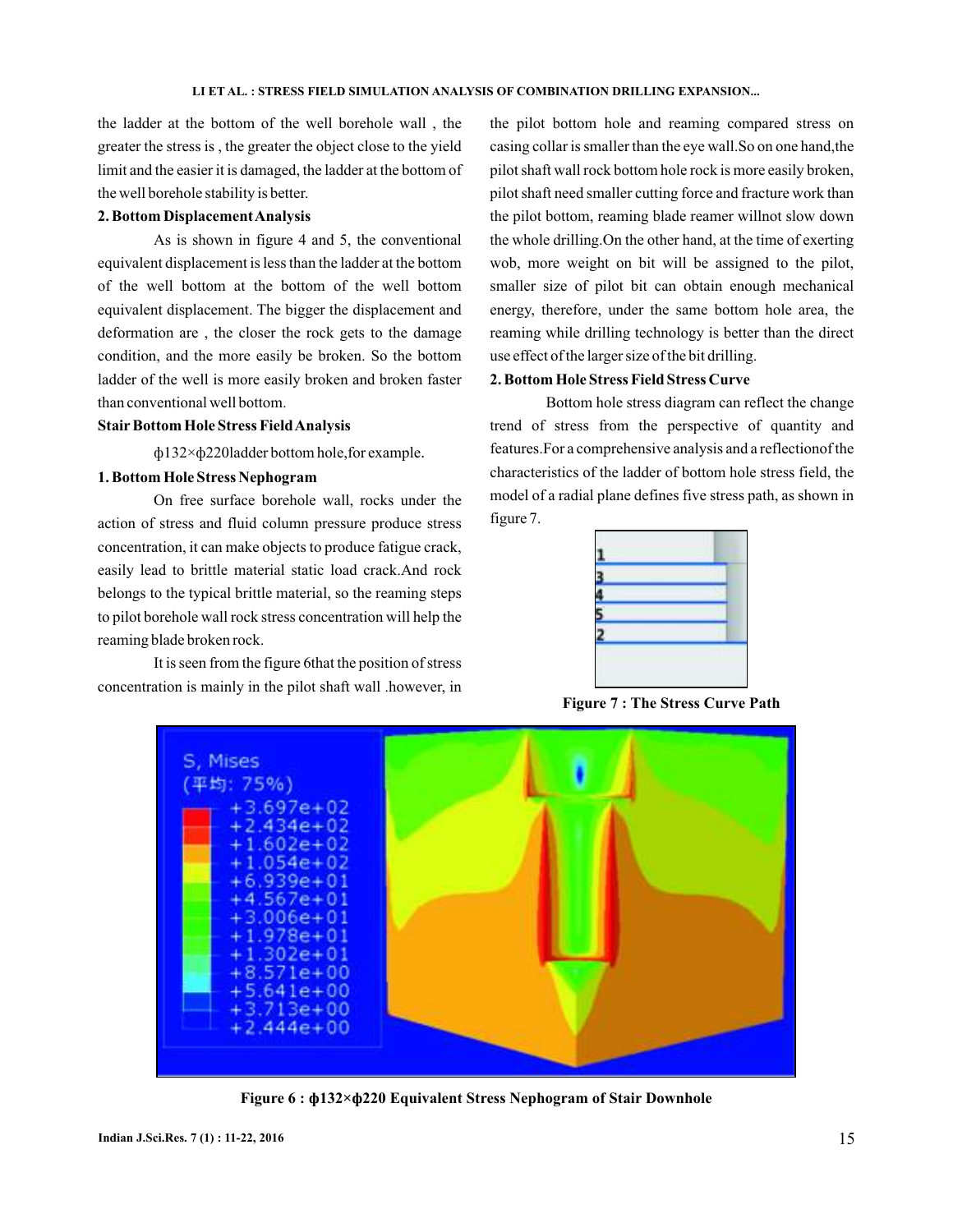





**Figure 9 : The Equivalent Stress Curve of the Path 2**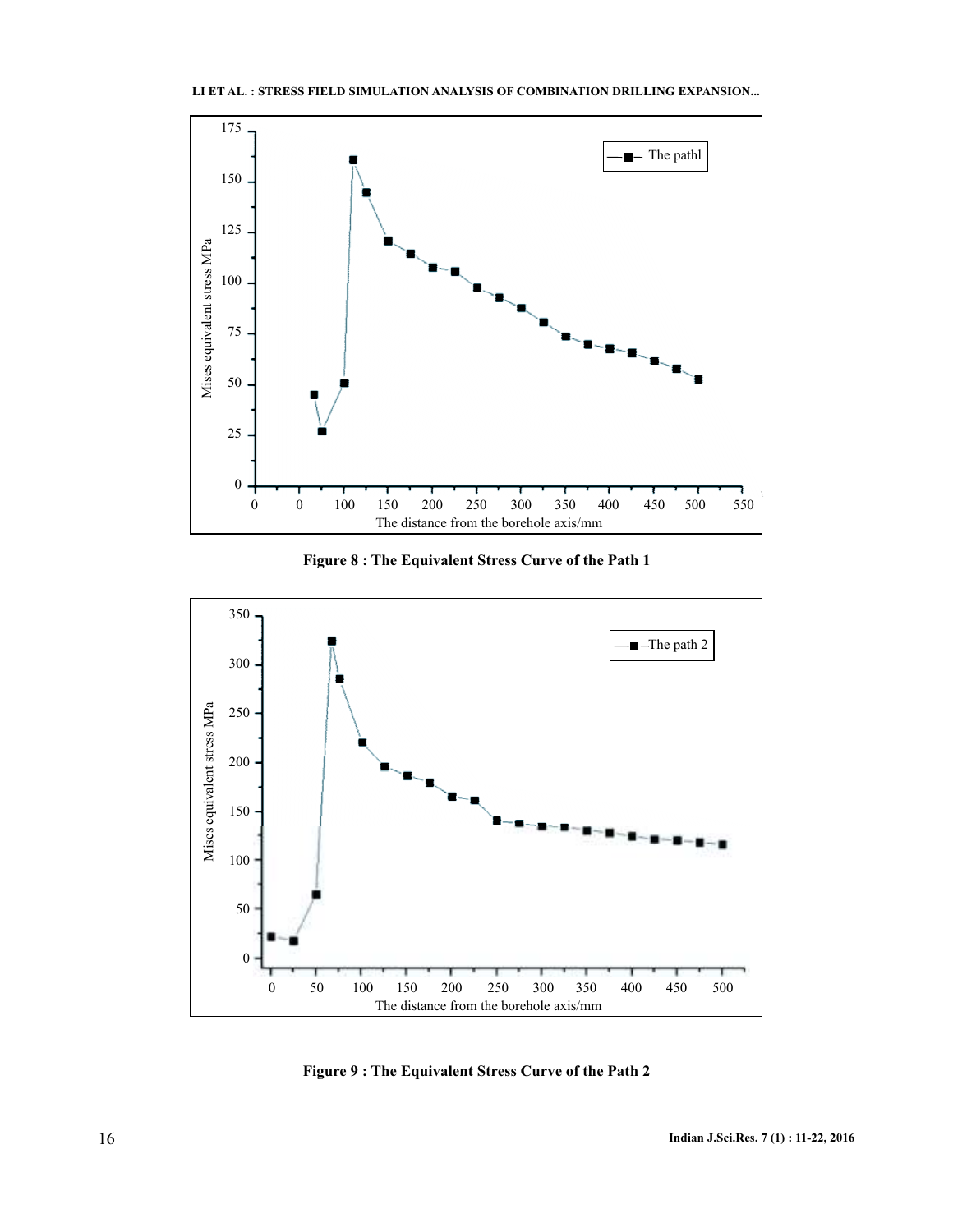

Figure10 : The Equivalent Stress Curve of The Path 3, 4, 5

## **d. The Equivalent Stress Curve of Guide- Enlarge Downhole**

As is shown in figure 11  $& 12$ , brought the eye bottom center area has low stress area.In the pilot on the borehole wall, the bottom stress is much larger than the top, showing that the closer the pilot shaft wall led eye bottom hole, more obvious the stress concentration is.



**Figure11: The Equivalent Stress Curve Path of Guide-Enlarge Downhole** 

## **Different Drill Than the Bottom of the Steps of the ComparativeAnalysis**

#### **1. Bottom Displacement Field ComparativeAnalysis**

Take the pilot on the wall from the pilot bottom hole along the axial direction to the reaming at the bottom of the well as a path,which is for the displacement model ф88 хф220, ф132 хф220, ф176 хф220 at the same displacement path.

According to figure 14, it can be seen that from the reaming well bottom to the pilot ladder at the bottom of the well wall equivalent displacement decreases, the equivalent displacement of the reaming steps is maximum. Pilot displacement of wall rock and pointing down shaft center, so the eye wall rock has a tendency to to the center of wellbore collapse.

According to figure 14, the greater the pilot diameter is, the larger the pilot shaft wall displacement is.From the perspective of internal energy, displacement and volume change means the external force on rock work, the closer the displacement is , the bigger the volume change of rock damage state. So model pilot shaft wall rock is more easily broken. That is to say, the pilot shaft wall rock gets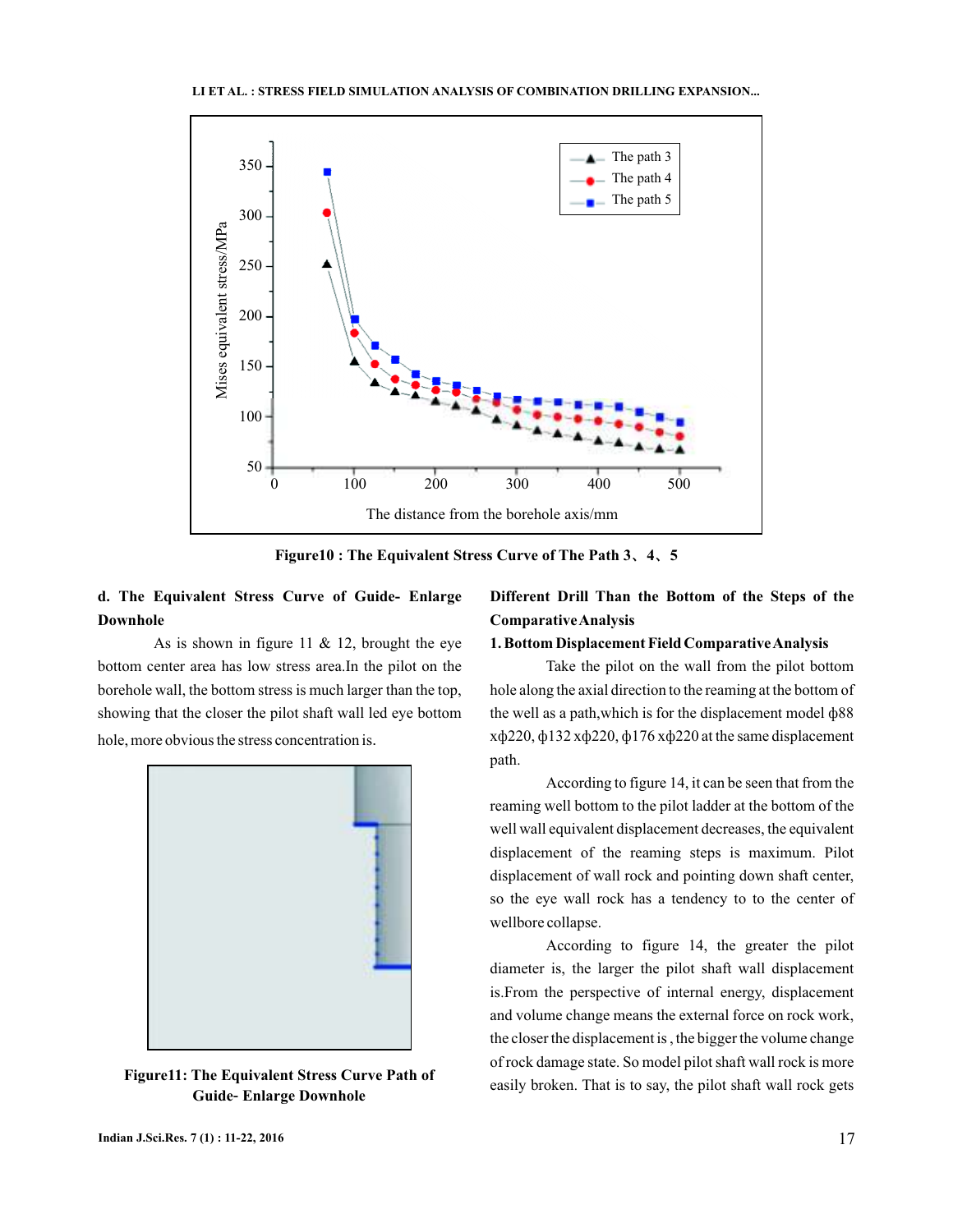

**Figure12: The Equivalent Stress Curve of Guide- Enlarge Downhole**



**Figure 13 : The Path of Equivalent Displacement and Equivalent Stress**

more and more easily to be broken along with the enlarge of the diameter of the pilot bit. Stress path is shown in figure 13.

#### **2. Bottom Hole Stress FieldAnalysis**

Figure 15 reflects the different pilots of the diameter of the pilot shaft wall, the equivalent stress changes along with the stress path, it can be seen from the diagram that the equivalent stress from pilot shaft wall to the bottom increases gradually, the pilot near bottom reaches the maximum equivalent stress value,showing that the release of the stress of the reaming steps , is more fully than other parts.conclusion can also be made from the table that the larger the pilot diameter is, the greater the equivalent stress of the pilot shaft wall is .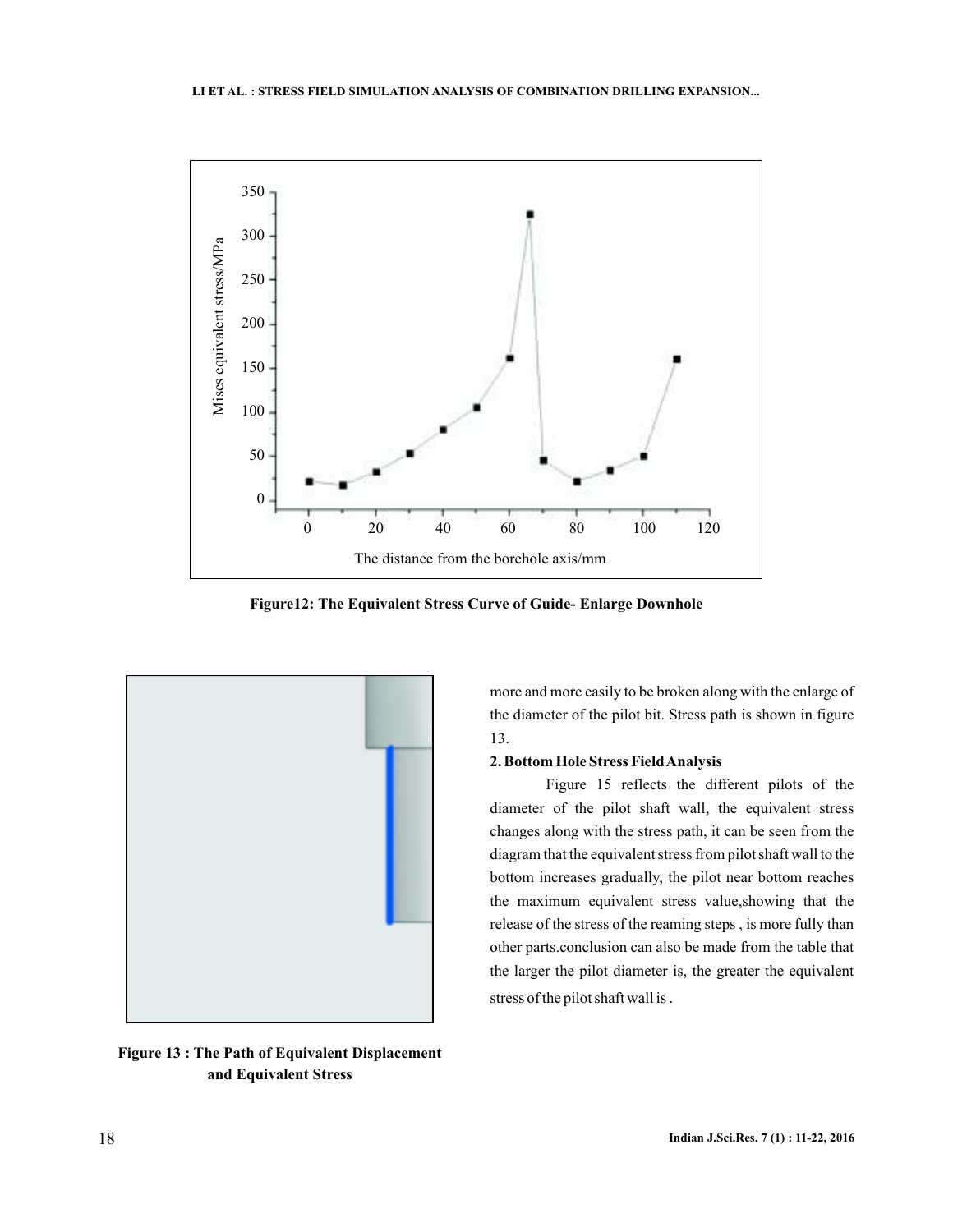

**Figure14 : The Equivalent Displacement Curve of Different Diameter's Pilot Wallofawell**



**Figure 15 : The Equivalent Stress Curve of Different Diameter's Pilot Wallofawell**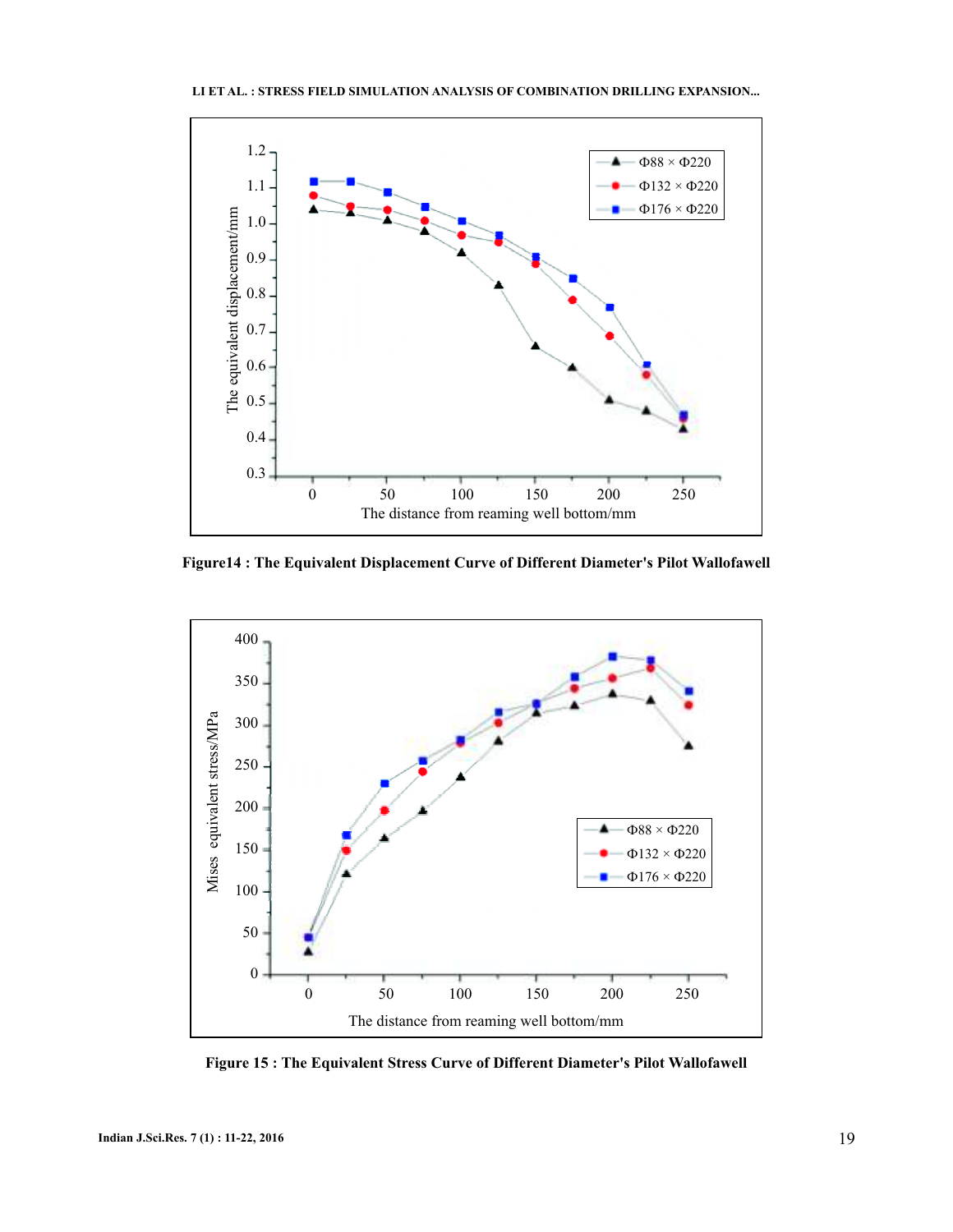According to the stress concentration problem, the more obvious stress concentration is, the more easy to cause the deformation of material damage so, from the contrastive . analysis of the equivalent stress ,it reach the conclusion that



**Figure 16 : The Path of Equivalent Displacement and Equivalent Stress**

the model $\phi$ 176 x  $\phi$ 220 pilot shaft wall rock is more easily broken.That is to say, in the condition of the constant hole diameter , the larger the pilot bit diameter is, the more easily the pilot shaft wall rock is broken.

**Drilling-Expanding the Relative Position of Different Bottom of the Steps of the ComparativeAnalysis 1. Bottom Displacement Field ComparativeAnalysis**

The equivalent displacement and equivalent stress path is expressed in figure 16.

As shown in figure 17, pilot shaft equivalent displacement from the reaming well to bottom decreases, the equivalent amount of displacement of the hole bottom ismaximum.A cone-shaped which the pilot shaft is small above and large below, brings down displacement of wall rock and points in the direction of shaft center, pilot shaft wall rock has a tendency to to the center of wellbore collapse. According to figure 17, the pilot shaft, pilot wall displacement is larger. The greater the displacement is which means the larger the deformation of rock is, leads to the closer that it gets to the damage state. So, the model of H = 750 pilot shaft wall rock is more easily broken. That is to



**Figure17: The Equivalent Displacement Curve of Pilot Wallof Pilot Wellbore at Various Depths**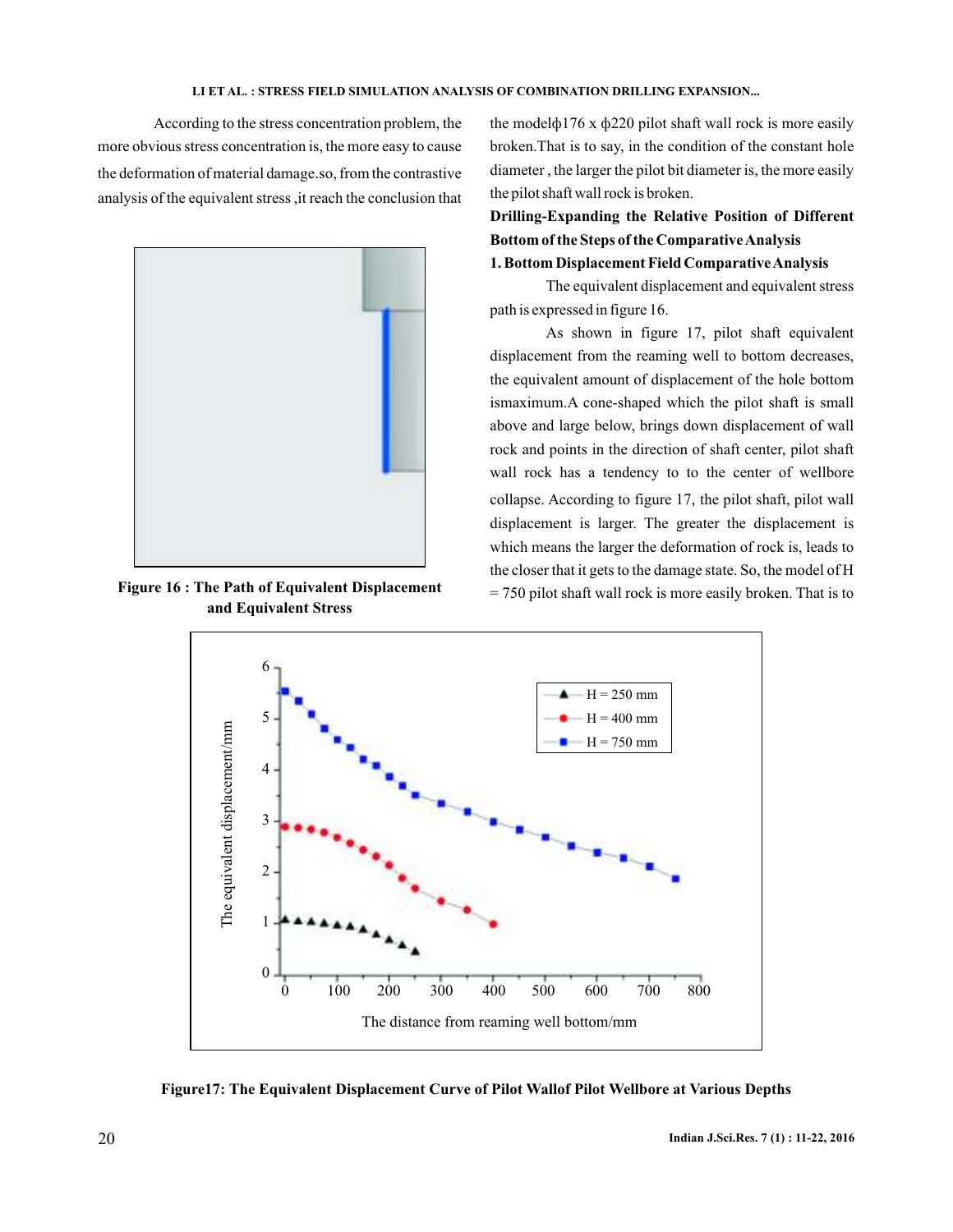

**Figure18: The Equivalent Stress Curve of Pilot Wall of Pilot Wellbore at Various Depths**

say, the longer the drilling and expanding body relative position distance is, the greater the pilot displacement of wall rock and the greater the deformation are the more easily pilot shaft wall rock is broken.

#### **2. Bottom Hole Stress FieldAnalysis**

Figure 18 reflects that the deeper the wellbore pilot and pilot shaft wall rock equivalent stress is, the more obvious the stress concentration is.Due to the stronger stress concentration, the material is easier to be deformated. So the model of  $H = 750$  pilot borehole wall is more easily broken. That is to say, the eye wall rock get damaged more easily along with the growth of drilling and expanding body relative distance .

## **RESULTSAND DISCUSSION**

The stress of ladder bottom hole are much smaller than conventional downhole wellbores, explain enlarge combination drilling hole has a better stability. Ladder at the bottom of the well led eye bottom displacement is larger than conventional bottom of the well bottom displacement, stated that the

eyes of arc ladder at the bottom of the well bottom hole is more easily broken.

The ladder at the bottom of the well led eye wall stress concentration significantly, compared with other parts is more easily broken.

The hole diameter is changeless, pilot, the greater the diameter is pilot ladder bottom wall stress, the greater the displacement is larger, but not change trend.

The distance of drilling-expanding body position is greater,the pilot ladder bottom wall stress is larger, the greater the displacement, the greater the change trend is obvious.

Pilot borehole wall displacement and pointing down shaft center, displacement, the greater the reaming blade work will contact surface is larger.

Enlarging drilling hole which is formed by the combination has better stability than conventional borehole, and the ladder bottom hole rock is more easily broken.